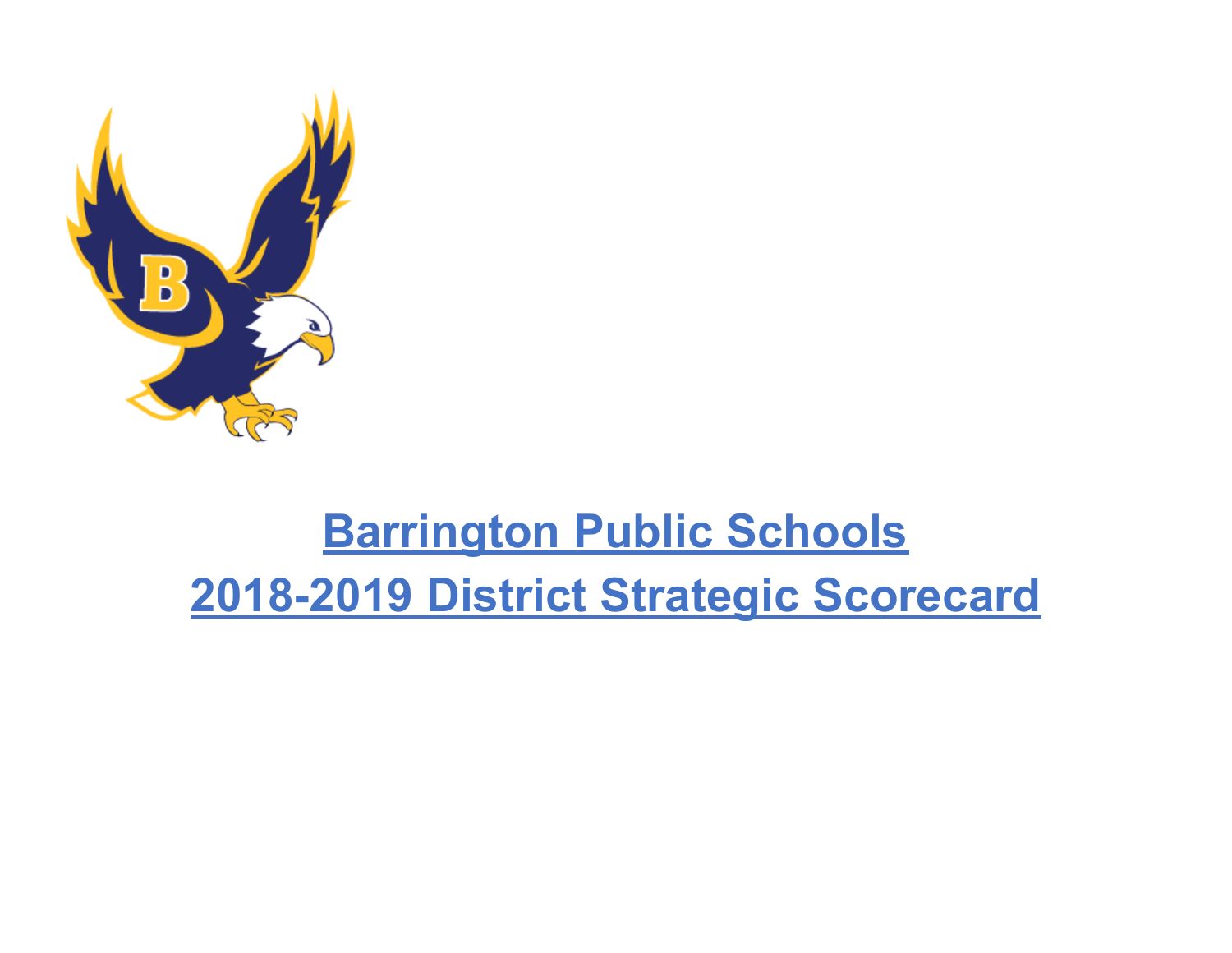# **Barrington Public Schools District Scorecard: 2018-2019**

# Our mission: To empower all students to excel

To achieve our mission, we commit to…

- make student-centered decisions
- **•** demonstrate respect in all relationships
- **•** create purposeful, inclusive, and responsive dialogue
- **•** practice transparent, effective, and strategic financial management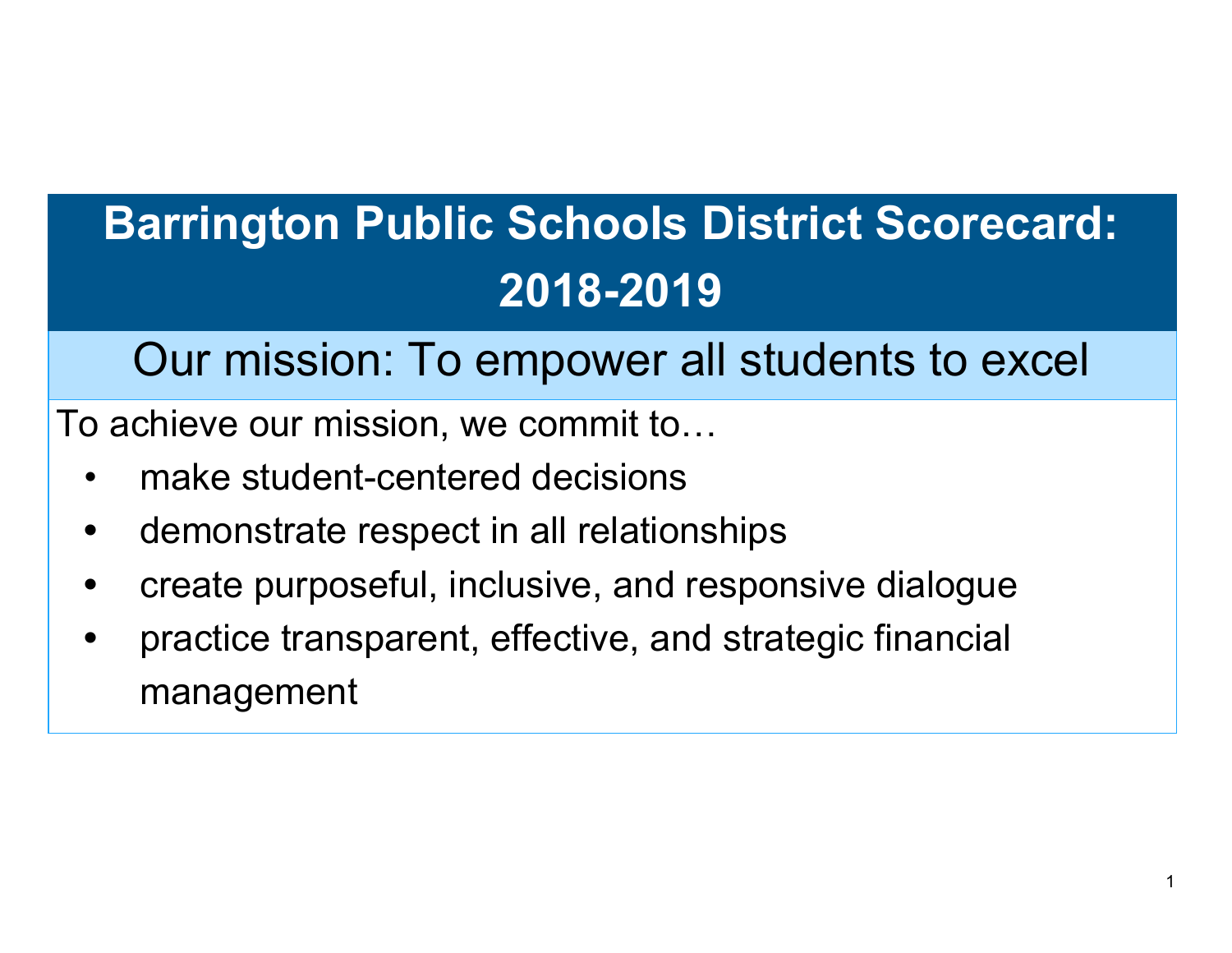|                                     | <b>STUDENT SUCCESS</b>                                                                                                                                                                                                                                                                                                                                                                                                                                                                                                                                                                                                                                                                                                                                                                                                                                                                                                        |  |
|-------------------------------------|-------------------------------------------------------------------------------------------------------------------------------------------------------------------------------------------------------------------------------------------------------------------------------------------------------------------------------------------------------------------------------------------------------------------------------------------------------------------------------------------------------------------------------------------------------------------------------------------------------------------------------------------------------------------------------------------------------------------------------------------------------------------------------------------------------------------------------------------------------------------------------------------------------------------------------|--|
| 2018-2019 Goals                     |                                                                                                                                                                                                                                                                                                                                                                                                                                                                                                                                                                                                                                                                                                                                                                                                                                                                                                                               |  |
|                                     | Increase annual student application of learning from 3 to 5 on average across the district (Review BPS Pillars of a Graduate: Project-based<br>Learning (PBL) tasks, Service Learning, Research, and Interdisciplinary Learning)                                                                                                                                                                                                                                                                                                                                                                                                                                                                                                                                                                                                                                                                                              |  |
|                                     | Implement and improve student engagement and preparation for life by creating and setting baseline on student engagement survey<br>Increase the number of experiential Pathways from 6 to 10 (Administrator Report)                                                                                                                                                                                                                                                                                                                                                                                                                                                                                                                                                                                                                                                                                                           |  |
|                                     | Increase overall performance of identified subgroups (Students with Disabilities and Male Reading) to decrease performance gap on<br>Fastbridge, Rhode Island Common Assessment System (RICAS), PSAT 10, SAT, and Secondary Proficiencies in Math and ELA<br>(assessment) will decrease from X to Y                                                                                                                                                                                                                                                                                                                                                                                                                                                                                                                                                                                                                           |  |
|                                     | Increase the number of students participating in workplace learning experiences from 90 to 125 (HS Report)                                                                                                                                                                                                                                                                                                                                                                                                                                                                                                                                                                                                                                                                                                                                                                                                                    |  |
| <b>Progress Monitoring Measures</b> |                                                                                                                                                                                                                                                                                                                                                                                                                                                                                                                                                                                                                                                                                                                                                                                                                                                                                                                               |  |
| $\bullet$                           | Progress Monitoring of the scorecard goal will occur through Fastbridge 3x per calendar year (Sept, Mar, Sept) at K-9 and through Lexia<br>Reading 10-12 iReady for identified students                                                                                                                                                                                                                                                                                                                                                                                                                                                                                                                                                                                                                                                                                                                                       |  |
|                                     | Mid-year report on status of pathways, student application of learning, and workplace experiences<br><b>Strategic Actions</b>                                                                                                                                                                                                                                                                                                                                                                                                                                                                                                                                                                                                                                                                                                                                                                                                 |  |
|                                     | Expand training on Universal Design for Learning (UDL) for Learning PK-12 gap closure to include training for all (English Language<br>Learners) ELL teachers, co-teachers, and high school departments through Katie Novack and coaching from Assistant Superintendent,<br>Director of Pupil Personnel and School System Supports Coordinator<br>Proficiency Based Graduation Requirement (PBGR) coordinator will work with the senior project team, internship coordinator, and high<br>$\bullet$<br>school counselors to develop, advertise and enroll students in workplace learning experiences<br>PBGR coordinator will work with curriculum leaders and high school counselors to develop, advertise and enroll students in Pathways<br>$\bullet$<br>Systems support coordinator will support the implementation and improvement of systems within Multi-Tiered Systems of Support (MTSS)<br>$\bullet$<br><b>PK-12</b> |  |
|                                     | Highlander Institute coaches will provide job-embedded coaching on PBL development and implementation for all teacher teams PK-12 to<br>$\bullet$<br>ensure each student is engaged in guaranteed PBL experiences and application of the 4 Pillars of a Barrington Graduate (Research,                                                                                                                                                                                                                                                                                                                                                                                                                                                                                                                                                                                                                                        |  |

Experiential Learning, Interdisciplinary Learning, and Deeper Learning PBL)

## **Definitions:**

Project Based Learning (PBL) - "Project Based Learning is a teaching method in which students gain knowledge and skills by working for an extended period of time to investigate and respond to an authentic, engaging, and complex question, problem, or challenge" (Buck **Institute).**

Service Learning - Service Learning is a instructional model in which students achieve learning objectives through direct work within and **for the benefit of the larger community.**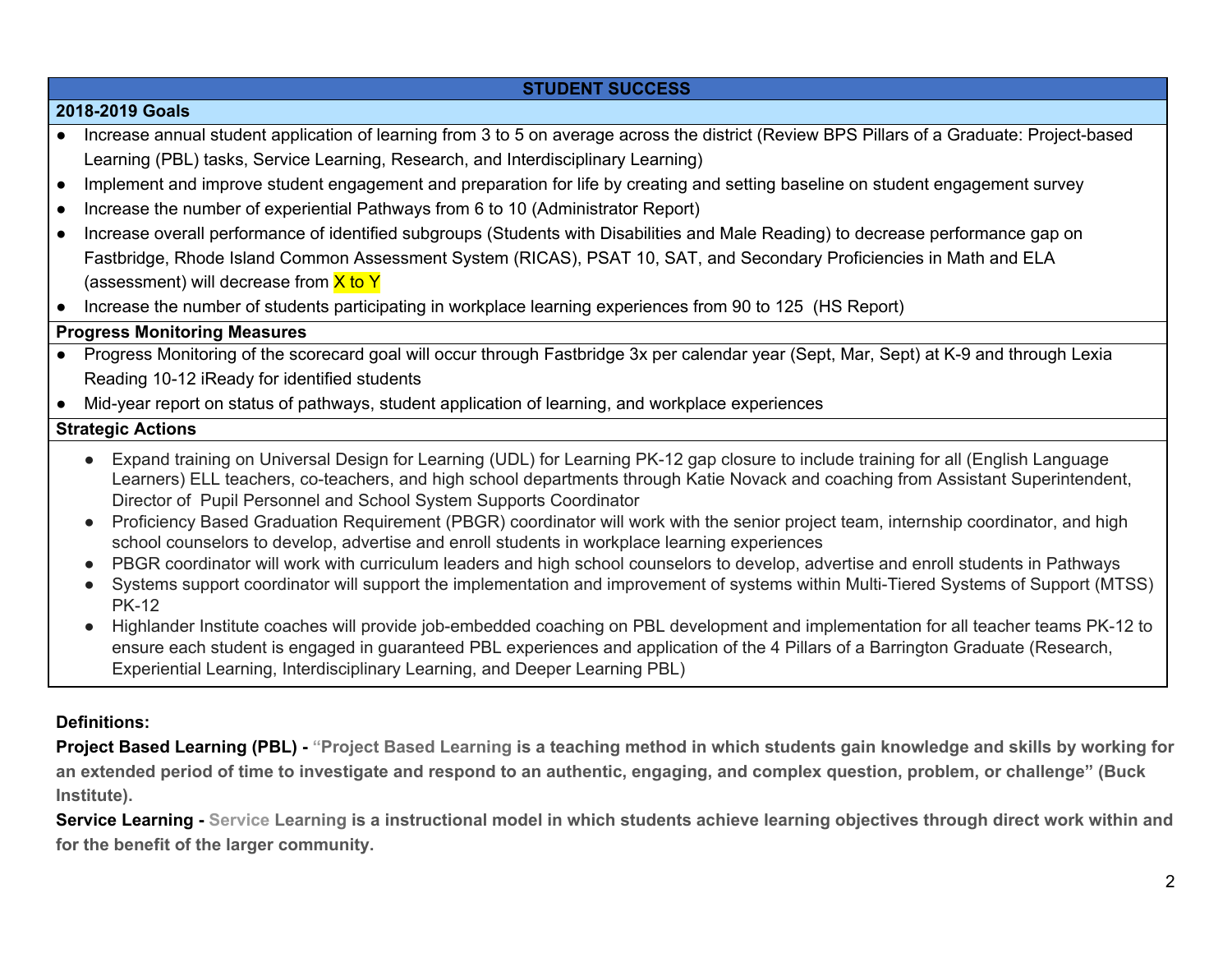Interdisciplinary Learning - Learning that connects different disciplines to examine an issue, solve a problem, or investigate a **phenomenon. Interdisciplinary learning is also known as cross-content learning.**

Universal Design for Learning (UDL) - "The term UNIVERSAL DESIGN FOR LEARNING means a scientifically valid framework for guiding educational practice that: (A) provides flexibility in the ways information is presented, in the ways students respond or demonstrate knowledge and skills, and in the ways students are engaged; and (B) reduces barriers in instruction, provides appropriate accommodations, supports, and challenges, and maintains high achievement expectations for all students, including students with **disabilities and students who are limited English proficient" (National Center on Universal Design for Learning)**

**English Language Learners (ELL) - Student whose first language is not English.**

Proficiency Based Graduation Requirements (PBGR) - According to the Rhode Island Department of Education, "Proficiency-based education is a personalized approach to education that awards credit on the basis of a student's demonstrated mastery of desired learning outcomes—regardless of how long that learning takes. In a proficiency- based model, the level of expectation for student learning is high for all students, with each student responsible for meeting common established learning goals- or. proficiencies. **Proficiency-based systems typically include these features:**

Clear expectations for learning – explicit, measurable learning targets in both content area skills and cross-curricular skills; **Meaningful assessments where students receive timeline and differentiated support and feedback;**

**Students advanced upon demonstrating proficiency, not based on seat time or instructional minutes;**

**Personalized learning opportunities where students exercise voice and choice in learning and assessment options; and** Learning outcomes emphasize proficiencies that include the application and creation of knowledge, along with the development **of important skills and dispositions."**

Multi-tiered Systems of Supports (MTSS) - "Multi-tiered System of Support (MTSS), formerly known as RTI grew from efforts to improve identification practices in special education. Simply put, it is a process of systematically documenting the performance of students as evidence of the need for additional services after making changes in classroom instruction. MTSS promises to change the way schools support students with learning and behavior problems by systematically delivering a range of interventions based on demonstrated **levels of need" (Positive Behavioral Intervention and Supports).**

Experiential Learning - Experiential learning is the process of learning through doing and applying skills and knowledge to real-world **situations.**

Deeper Learning: Is the students' ability to master core academic content, think critically and solve complex problems, communicate effectively, **work collaboratively, learn how to learn, develop academic mindsets (Hewlett Foundation).**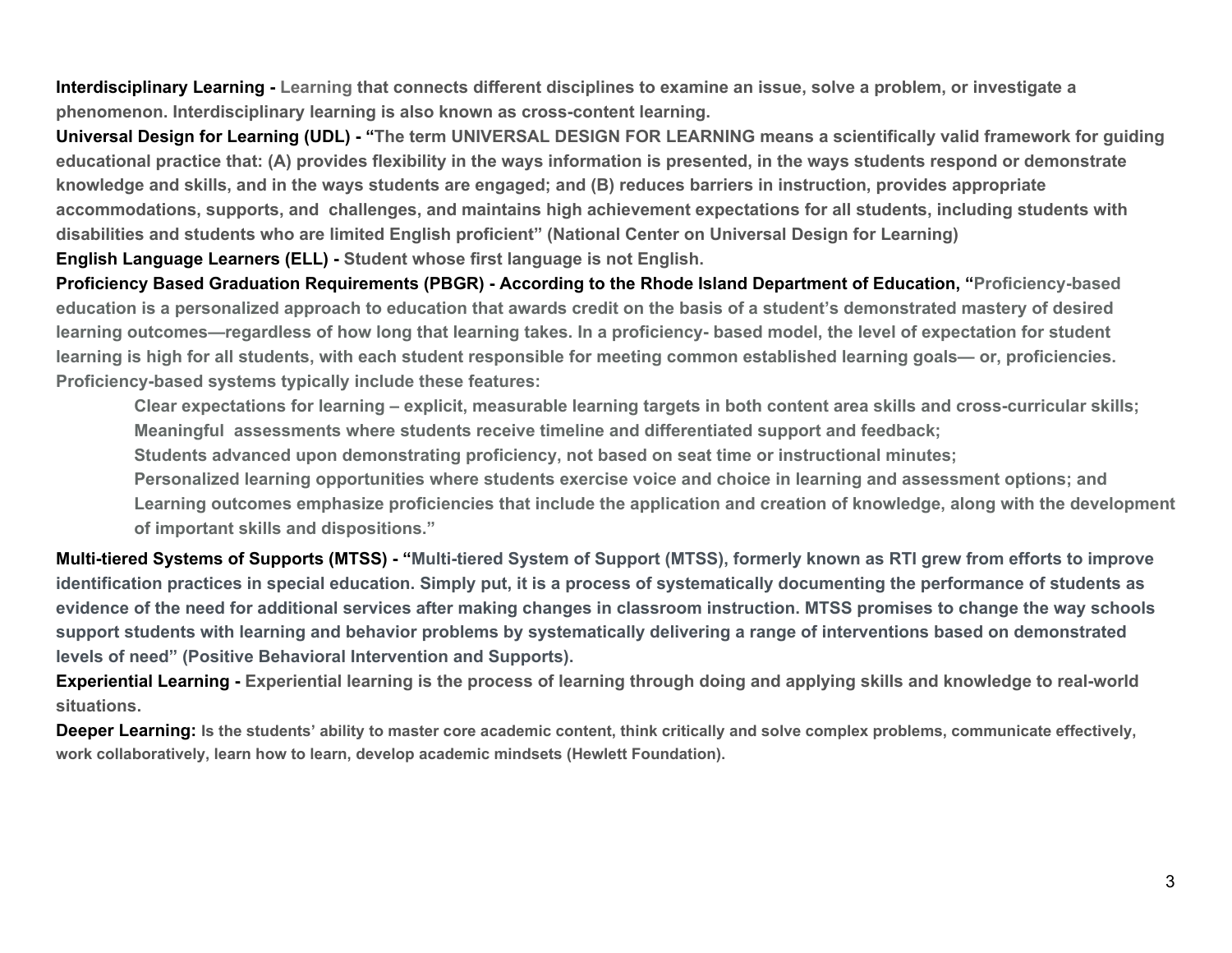## **SOCIAL EMOTIONAL WELL-BEING**

#### **2018-2019 Goals**

- Increase the number of teachers who have all students self-reflecting for empowerment as measured by Lead Educate and Promote the Profession (LEAPP) walkthrough data from 43% to 75%
- Increase/ Decrease the percentage of students reporting low levels/ high levels of stress and anxiety on Survey Works Social Emotional Learning (SEL) SubSection in grades 3-12 from 66% favorable to 71% favorable
- By June 2019, 90% of staff will have a working understanding and knowledge of RULER Principles, anchor tools, and implementation activities as measured by RULER Staff Survey

#### **Progress Monitoring Measures**

- Student reflections on curriculum standards that measure perseverance, stamina
- LEAPP Walkthrough 3 times per year
- RULER Staff Survey

#### **Strategic Actions**

- The district will provide intensive RULER training to teams from each school who will train their colleagues to understand and use the Ruler program PK-12; access RULER to ensure consistent language to understand and communicate about SEL district-wide
- School teams will receive virtual coaching from RULER and develop implementation strategies
- School leaders and teachers will teach parents the parent component of RULER to support SEL strategies in Spring 2019
- SEL Taskforce will continue to evaluate programming and systems to meet students' SEL needs, including assessing levels of support offered through school psychologist, social worker, school counselors, student assistance, behavioral specialists, and school nurses, school schedules, and programs

### **Definitions:**

Lead Educate and Promote the Profession (LEAPP) - A teacher led effort in Barrington to make learning visible through research-based **instructional strategies**

RULER - "RULER is an evidence-based approach for integrating social and emotional learning into schools, developed at the Yale Center for Emotional **Intelligence" (ei.Yale.edu).**

**Social Emotional Learning (SEL) - "Social and emotional learning (SEL) is the process through which children and adults acquire and effectively apply the knowledge, attitudes, and skills necessary to understand and manage emotions, set and achieve positive goals, feel and show empathy for others, establish and maintain positive relationships, and make responsible decisions" (CASEL).**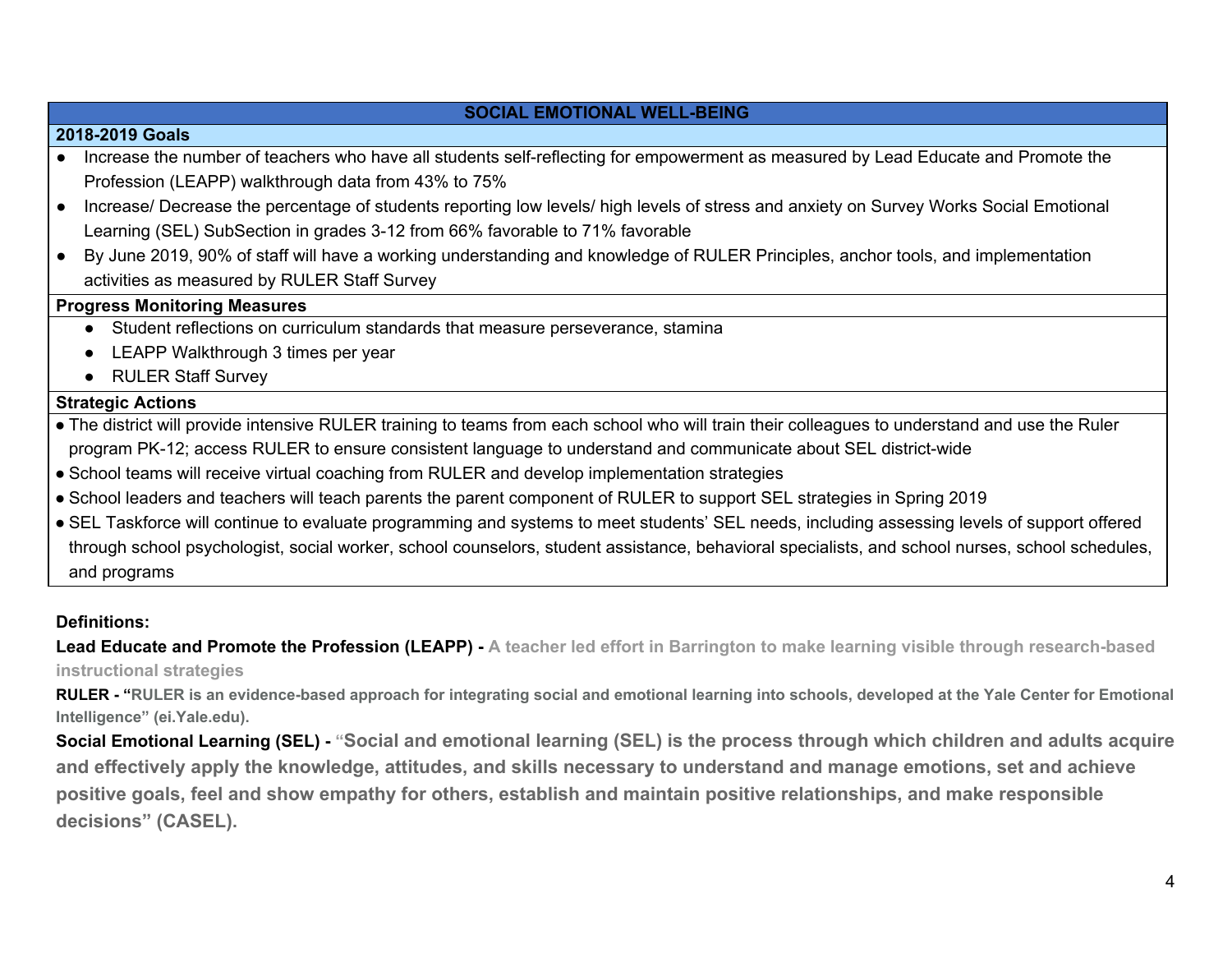| <b>COLLABORATIVE CULTURE</b>        |                                                                                                                                                 |  |
|-------------------------------------|-------------------------------------------------------------------------------------------------------------------------------------------------|--|
| 2018-2019 Goals                     |                                                                                                                                                 |  |
|                                     | Increase the percentage of staff participating in collaborative professional learning opportunities beyond the school day and school and        |  |
|                                     | district-wide committees from 40% to 60% (Administrator Report/Frontline Report)                                                                |  |
|                                     | Increase employee engagement, as measured by the Employee Engagement Survey from 3.77 to 3.87                                                   |  |
|                                     | Set baseline for employee attendance and involvement at student and/or parent events as measured by the Administrator Report                    |  |
| <b>Progress Monitoring Measures</b> |                                                                                                                                                 |  |
|                                     | Staff participation on school and District-wide committees and external collaborative professional learning opportunities - Quarterly           |  |
|                                     | <b>Frontline Reports</b>                                                                                                                        |  |
| <b>Strategic Actions</b>            |                                                                                                                                                 |  |
|                                     | Administrative leaders, along with teacher leader teams, will prioritize and connect initiatives to purpose and "why" and engage teachers for   |  |
|                                     | input and feedback that is acknowledged by the leader                                                                                           |  |
|                                     | Utilize strategies learned from RULER to support staff well-being and collaborative culture                                                     |  |
|                                     | School Committee, PTO/BPA, and administrative leaders will recognize staff involvement at parent and student events                             |  |
|                                     | Leaders will apply learning from National Institute for School Leadership to diversify staff involvement in collaborative professional learning |  |

opportunities and school and district committees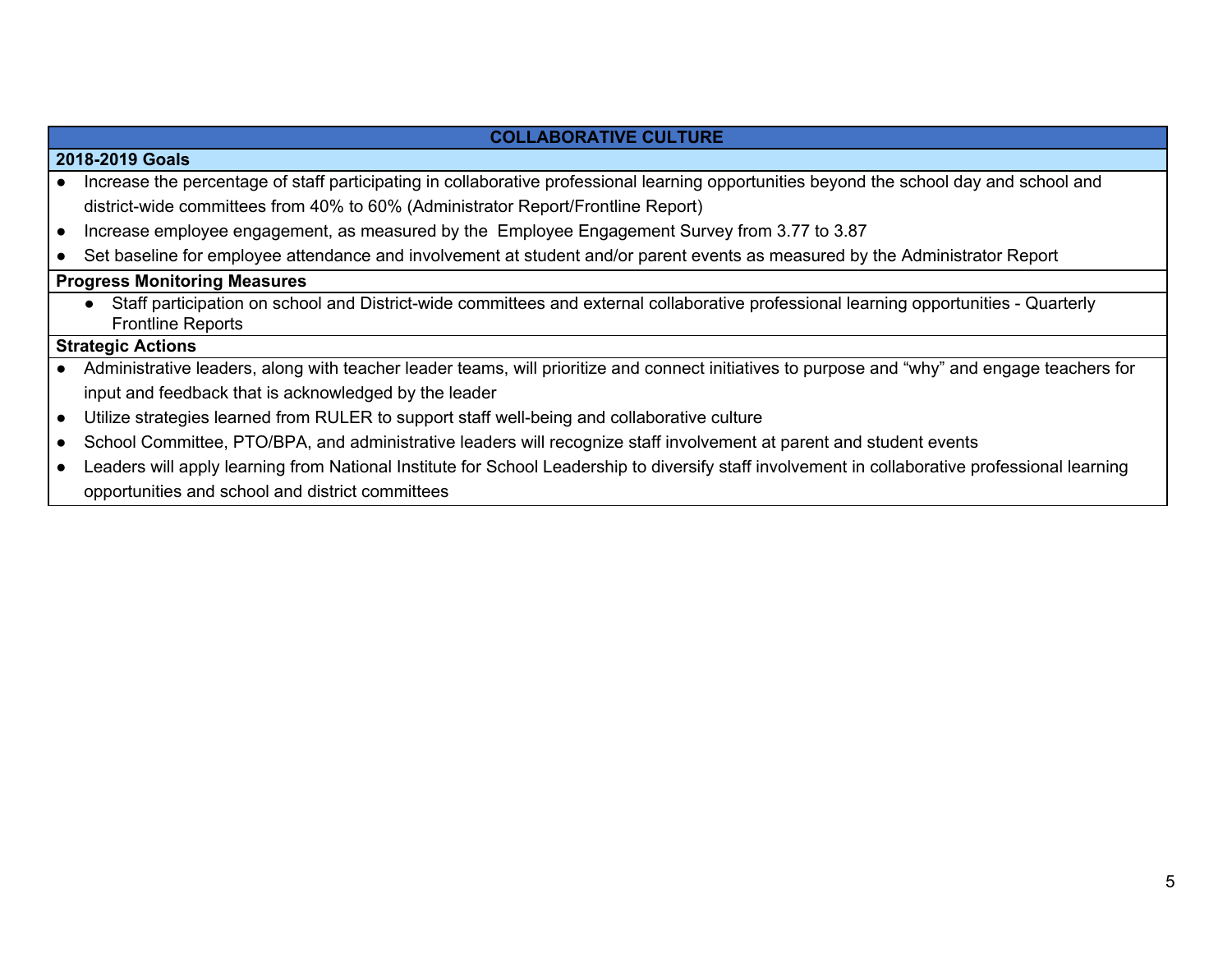### **PARENT AND COMMUNITY ENGAGEMENT**

#### **2018-2019 Goals**

- Increase parent satisfaction, as measured by the Parent Satisfaction Survey, from 3.83 to 3.93
- Increase opportunities for parent involvement on District and School-based teams
- Increase the number of K-5 Classroom and Special Subject Teachers using Seesaw Digital Portfolio to 100%

#### **Progress Monitoring Measures**

- Parent exit tickets after major events that are sponsored by the school or District
- Measure baseline and end of year number of parents involved on District and School-based teams

#### **Strategic Actions**

- School leaders and teachers will use parent survey data and feedback to make proactive decisions
- Implement a consistent mechanism for parent-teacher communication and regular feedback using digital portfolios K-5
- Evaluate mechanisms beyond Google Classroom and Aspen for parent teacher communication and regular feedback systems 6-12
- School leaders will provide family exit surveys after designated events to evaluate effectiveness and resulting needs
- School leaders will collaborate with PTO/BPA to align activities to the strategic plan and effectively engage families in meaningful ways
- The District Administration will establish a Taskforce of stakeholders to investigate current preferences and expectations for parent communication and prioritize actions for the 2019-2020 district scorecard in alignment with the communication plan